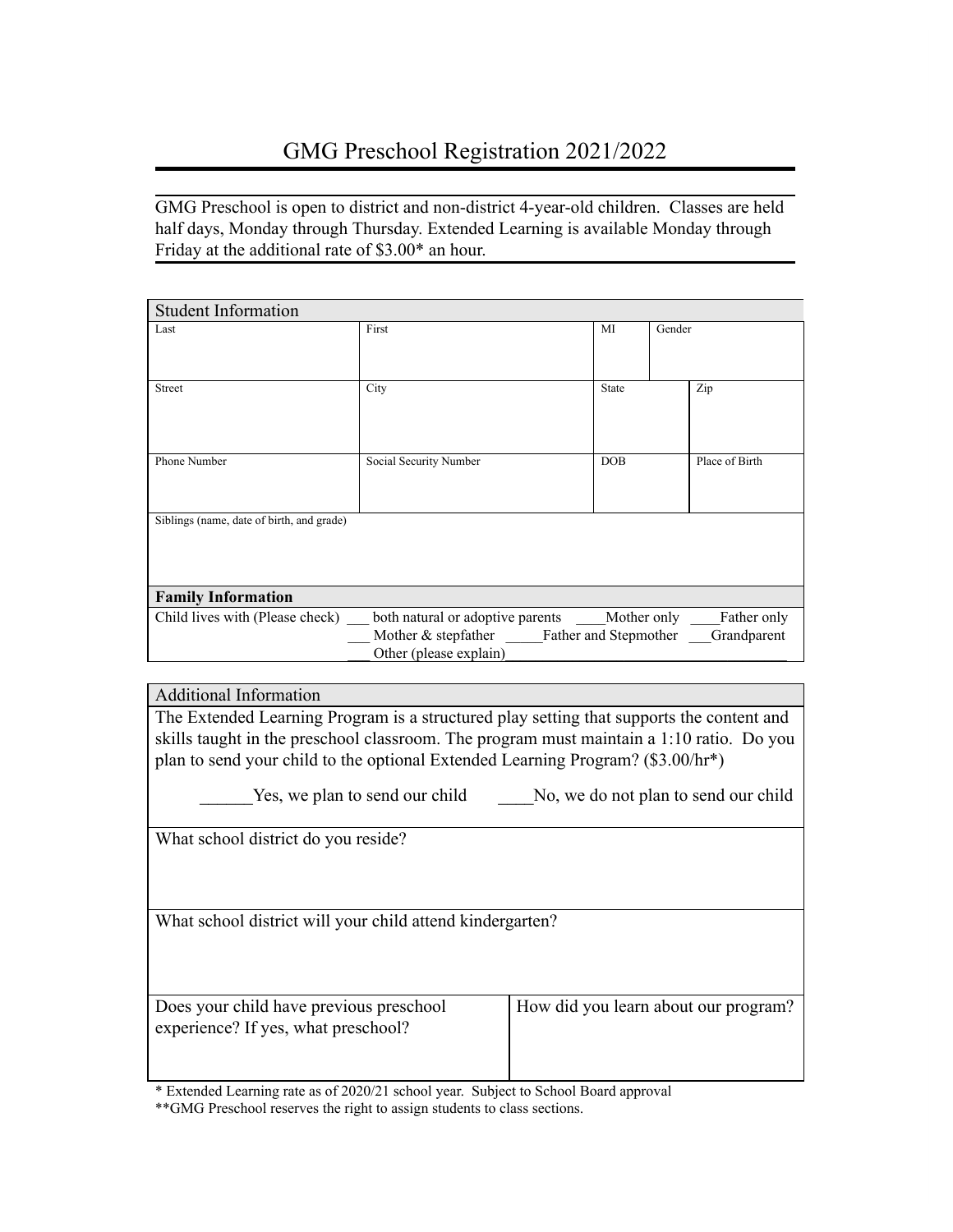### **PARENTAL EMERGENCY MEDICAL CONSENT**

This form allows parents and guardians to authorize the provision of emergency treatment for below named child who becomes ill or injured while under program authority when parents or guardians cannot be reached.

In the event reasonable attempts to contact have been unsuccessful, I hereby give consent for the administration of any treatment deemed necessary by the doctor or dentist listed below, or if unavailable, another licensed physician or dentist. I agree to pay all costs and fees as secured or authorized under this consent.

| <b>CHILD'S NAME:</b>                              | <b>BIRTH DATE:</b> |                                          |                              |                       |  |  |
|---------------------------------------------------|--------------------|------------------------------------------|------------------------------|-----------------------|--|--|
| PARENT(S)/GUARDIAN(S) WITH WHOM THE CHILD RESIDES |                    |                                          |                              |                       |  |  |
| 1. NAME                                           |                    |                                          | <b>RELATIONSHIP TO CHILD</b> |                       |  |  |
| <b>ADDRESS</b>                                    |                    |                                          | <b>EMPLOYER</b>              |                       |  |  |
| <b>HOME NUMBER</b>                                | <b>CELL NUMBER</b> |                                          | <b>WORK NUMBER</b>           |                       |  |  |
| 2. NAME                                           |                    |                                          | <b>RELATIONSHIP TO CHILD</b> |                       |  |  |
| <b>ADDRESS</b>                                    | <b>EMPLOYER</b>    |                                          |                              |                       |  |  |
| <b>HOME NUMBER</b>                                |                    | <b>CELL NUMBER</b><br><b>WORK NUMBER</b> |                              |                       |  |  |
| <b>EMERGENCY CONTACT PERSON(S)</b>                |                    |                                          |                              |                       |  |  |
| 1. NAME                                           |                    |                                          |                              | RELATIONSHIP TO CHILD |  |  |
| <b>HOME NUMBER</b>                                | <b>CELL NUMBER</b> |                                          |                              | <b>WORK NUMBER</b>    |  |  |
| 2. NAME                                           |                    |                                          | RELATIONSHIP TO CHILD        |                       |  |  |
| <b>HOME NUMBER</b>                                | <b>CELL NUMBER</b> |                                          | <b>WORK NUMBER</b>           |                       |  |  |
| 3. NAME                                           |                    |                                          | <b>RELATIONSHIP TO CHILD</b> |                       |  |  |
| <b>HOME NUMBER</b>                                |                    | <b>CELL NUMBER</b><br><b>WORK NUMBER</b> |                              |                       |  |  |
| PERSONS AUTHORIZED TO PICK UP CHILD               |                    | <b>ADDRESS</b>                           |                              | <b>PHONE NUMBER</b>   |  |  |
| $\mathbf{1}$ .                                    |                    |                                          |                              |                       |  |  |
| 2.                                                |                    |                                          |                              |                       |  |  |
| 3.                                                |                    |                                          |                              |                       |  |  |

*Are there any custody or restraining orders for person(s) who may attempt to pick up or have contact with the child while in care at the center?* 

| <b>Name</b>                                     | Name                                                  |
|-------------------------------------------------|-------------------------------------------------------|
|                                                 |                                                       |
| <b>PHYSICIAN NAME</b>                           | <b>DENTIST NAME</b>                                   |
| PHONE NUMBER                                    | PHONE NUMBER                                          |
| <b>ADDRESS</b>                                  | <b>ADDRESS</b>                                        |
| <b>HOSPITAL PREFERENCE</b>                      |                                                       |
| <b>KNOWN ALLERGIES</b>                          | DATE OF LAST TETANUS                                  |
|                                                 |                                                       |
| PRESENT MEDICATION                              |                                                       |
| <b>INSURANCE COMPANY</b>                        | POLICY HOLDER ID                                      |
| This consent will be in effect beginning (date) | and be updated annually by the parent/legal guardian. |

SIGNATURE OF PARENT OR GUARDIAN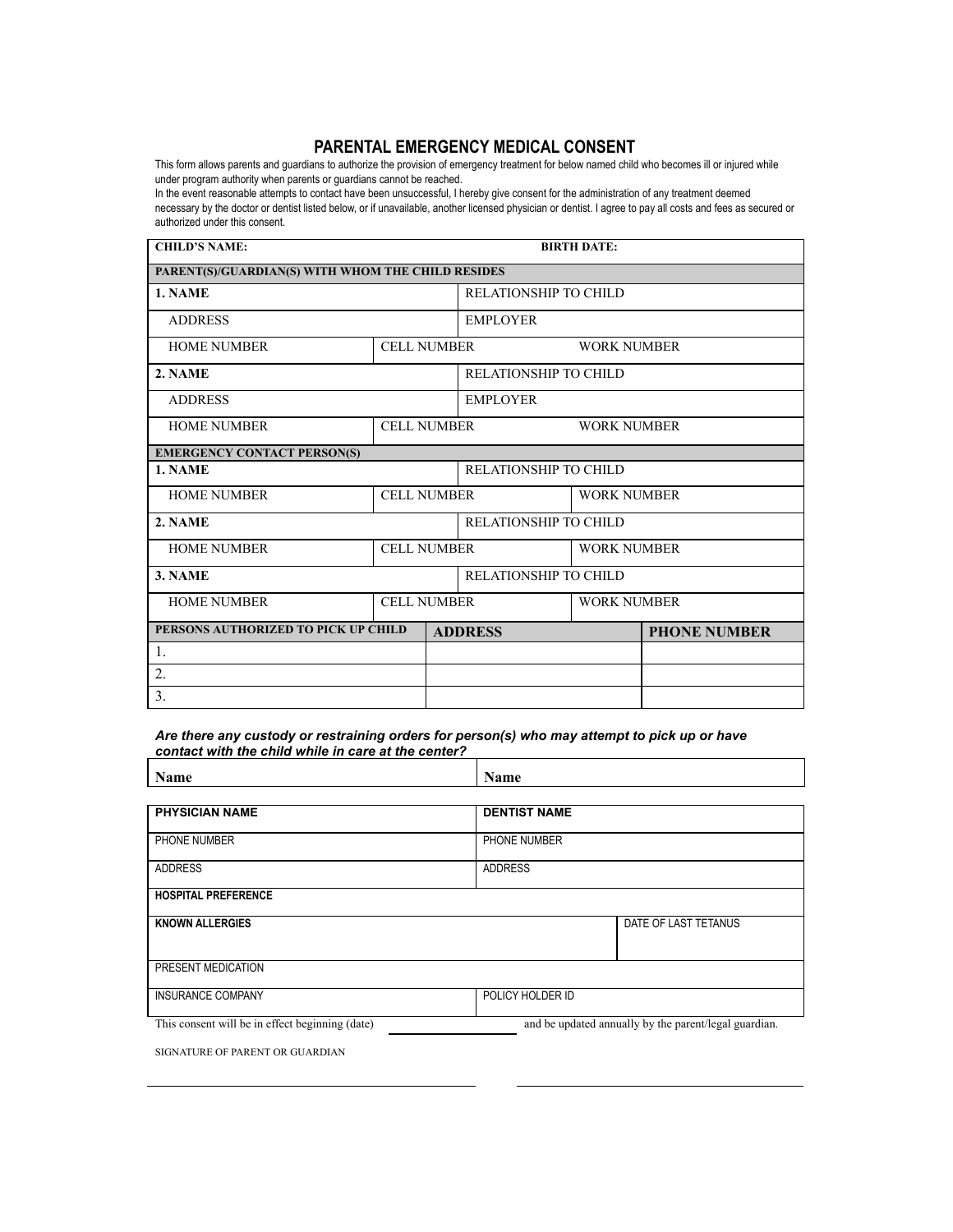# **School-Age Assessment & Health Form & Immunization Declaration**

 $\_$  , and the contribution of the contribution of  $\mathcal{L}_\mathcal{A}$  , and the contribution of  $\mathcal{L}_\mathcal{A}$  $\mathcal{L}_\text{max} = \mathcal{L}_\text{max} = \mathcal{L}_\text{max} = \mathcal{L}_\text{max} = \mathcal{L}_\text{max} = \mathcal{L}_\text{max} = \mathcal{L}_\text{max} = \mathcal{L}_\text{max} = \mathcal{L}_\text{max} = \mathcal{L}_\text{max} = \mathcal{L}_\text{max} = \mathcal{L}_\text{max} = \mathcal{L}_\text{max} = \mathcal{L}_\text{max} = \mathcal{L}_\text{max} = \mathcal{L}_\text{max} = \mathcal{L}_\text{max} = \mathcal{L}_\text{max} = \mathcal{$ 

 $\_$  , and the contribution of the contribution of  $\mathcal{L}_\mathcal{A}$  , and the contribution of  $\mathcal{L}_\mathcal{A}$  $\_$  , and the contribution of the contribution of  $\mathcal{L}_\mathcal{A}$  , and the contribution of  $\mathcal{L}_\mathcal{A}$ 

### **Child's Full Name** Birth Date

1. Significant illnesses and surgeries child has had (give age at time):

2. Any special health-related needs of child (allergies, medications, injuries, etc.):

3. Descibe your preschooler's toileting independence

\* Children who are not potty trained by start of the preschool year will be required to meet with preschool staff to address toileting needs.

4. Is there any defect of vision, hearing or speech of which the preschool program should be aware, or could compensate by appropriate action?

 $\mathcal{L}_\text{max} = \mathcal{L}_\text{max} = \mathcal{L}_\text{max} = \mathcal{L}_\text{max} = \mathcal{L}_\text{max} = \mathcal{L}_\text{max} = \mathcal{L}_\text{max} = \mathcal{L}_\text{max} = \mathcal{L}_\text{max} = \mathcal{L}_\text{max} = \mathcal{L}_\text{max} = \mathcal{L}_\text{max} = \mathcal{L}_\text{max} = \mathcal{L}_\text{max} = \mathcal{L}_\text{max} = \mathcal{L}_\text{max} = \mathcal{L}_\text{max} = \mathcal{L}_\text{max} = \mathcal{$  $\mathcal{L}_\text{max} = \mathcal{L}_\text{max} = \mathcal{L}_\text{max} = \mathcal{L}_\text{max} = \mathcal{L}_\text{max} = \mathcal{L}_\text{max} = \mathcal{L}_\text{max} = \mathcal{L}_\text{max} = \mathcal{L}_\text{max} = \mathcal{L}_\text{max} = \mathcal{L}_\text{max} = \mathcal{L}_\text{max} = \mathcal{L}_\text{max} = \mathcal{L}_\text{max} = \mathcal{L}_\text{max} = \mathcal{L}_\text{max} = \mathcal{L}_\text{max} = \mathcal{L}_\text{max} = \mathcal{$ 

 $\mathcal{L}_\text{max} = \mathcal{L}_\text{max} = \mathcal{L}_\text{max} = \mathcal{L}_\text{max} = \mathcal{L}_\text{max} = \mathcal{L}_\text{max} = \mathcal{L}_\text{max} = \mathcal{L}_\text{max} = \mathcal{L}_\text{max} = \mathcal{L}_\text{max} = \mathcal{L}_\text{max} = \mathcal{L}_\text{max} = \mathcal{L}_\text{max} = \mathcal{L}_\text{max} = \mathcal{L}_\text{max} = \mathcal{L}_\text{max} = \mathcal{L}_\text{max} = \mathcal{L}_\text{max} = \mathcal{$  $\mathcal{L}_\text{max} = \mathcal{L}_\text{max} = \mathcal{L}_\text{max} = \mathcal{L}_\text{max} = \mathcal{L}_\text{max} = \mathcal{L}_\text{max} = \mathcal{L}_\text{max} = \mathcal{L}_\text{max} = \mathcal{L}_\text{max} = \mathcal{L}_\text{max} = \mathcal{L}_\text{max} = \mathcal{L}_\text{max} = \mathcal{L}_\text{max} = \mathcal{L}_\text{max} = \mathcal{L}_\text{max} = \mathcal{L}_\text{max} = \mathcal{L}_\text{max} = \mathcal{L}_\text{max} = \mathcal{$ 

 $\mathcal{L}_\text{max} = \mathcal{L}_\text{max} = \mathcal{L}_\text{max} = \mathcal{L}_\text{max} = \mathcal{L}_\text{max} = \mathcal{L}_\text{max} = \mathcal{L}_\text{max} = \mathcal{L}_\text{max} = \mathcal{L}_\text{max} = \mathcal{L}_\text{max} = \mathcal{L}_\text{max} = \mathcal{L}_\text{max} = \mathcal{L}_\text{max} = \mathcal{L}_\text{max} = \mathcal{L}_\text{max} = \mathcal{L}_\text{max} = \mathcal{L}_\text{max} = \mathcal{L}_\text{max} = \mathcal{$  $\mathcal{L}_\text{max} = \mathcal{L}_\text{max} = \mathcal{L}_\text{max} = \mathcal{L}_\text{max} = \mathcal{L}_\text{max} = \mathcal{L}_\text{max} = \mathcal{L}_\text{max} = \mathcal{L}_\text{max} = \mathcal{L}_\text{max} = \mathcal{L}_\text{max} = \mathcal{L}_\text{max} = \mathcal{L}_\text{max} = \mathcal{L}_\text{max} = \mathcal{L}_\text{max} = \mathcal{L}_\text{max} = \mathcal{L}_\text{max} = \mathcal{L}_\text{max} = \mathcal{L}_\text{max} = \mathcal{$ 

 $\mathcal{L}_\text{max} = \mathcal{L}_\text{max} = \mathcal{L}_\text{max} = \mathcal{L}_\text{max} = \mathcal{L}_\text{max} = \mathcal{L}_\text{max} = \mathcal{L}_\text{max} = \mathcal{L}_\text{max} = \mathcal{L}_\text{max} = \mathcal{L}_\text{max} = \mathcal{L}_\text{max} = \mathcal{L}_\text{max} = \mathcal{L}_\text{max} = \mathcal{L}_\text{max} = \mathcal{L}_\text{max} = \mathcal{L}_\text{max} = \mathcal{L}_\text{max} = \mathcal{L}_\text{max} = \mathcal{$  $\mathcal{L}_\text{max} = \mathcal{L}_\text{max} = \mathcal{L}_\text{max} = \mathcal{L}_\text{max} = \mathcal{L}_\text{max} = \mathcal{L}_\text{max} = \mathcal{L}_\text{max} = \mathcal{L}_\text{max} = \mathcal{L}_\text{max} = \mathcal{L}_\text{max} = \mathcal{L}_\text{max} = \mathcal{L}_\text{max} = \mathcal{L}_\text{max} = \mathcal{L}_\text{max} = \mathcal{L}_\text{max} = \mathcal{L}_\text{max} = \mathcal{L}_\text{max} = \mathcal{L}_\text{max} = \mathcal{$ 

5. Is this child subject to any conditions which limit classroom activities or physical education?

6. Is this child subject to any condition which may result in an emergency situation?

7. Is this child subject to any mental or physical condition for which he/she should remain under periodic medical observation?

8. Other information you would like to share:

### FOR CENTERS SERVING SCHOOL-AGE CHILDREN OPERATING IN THE SAME SCHOOL FACILITY IN WHICH THE CHILD ATTENDS SCHOOL:

**My signature below certifies that immunization information concerning my child has been provided and is available in the school file.**

Parent's Signature\_\_\_\_\_\_\_\_\_\_\_\_\_\_\_\_\_\_\_\_\_\_\_\_\_\_\_\_\_ Date \_\_\_\_\_\_\_\_\_\_\_\_\_\_\_\_\_